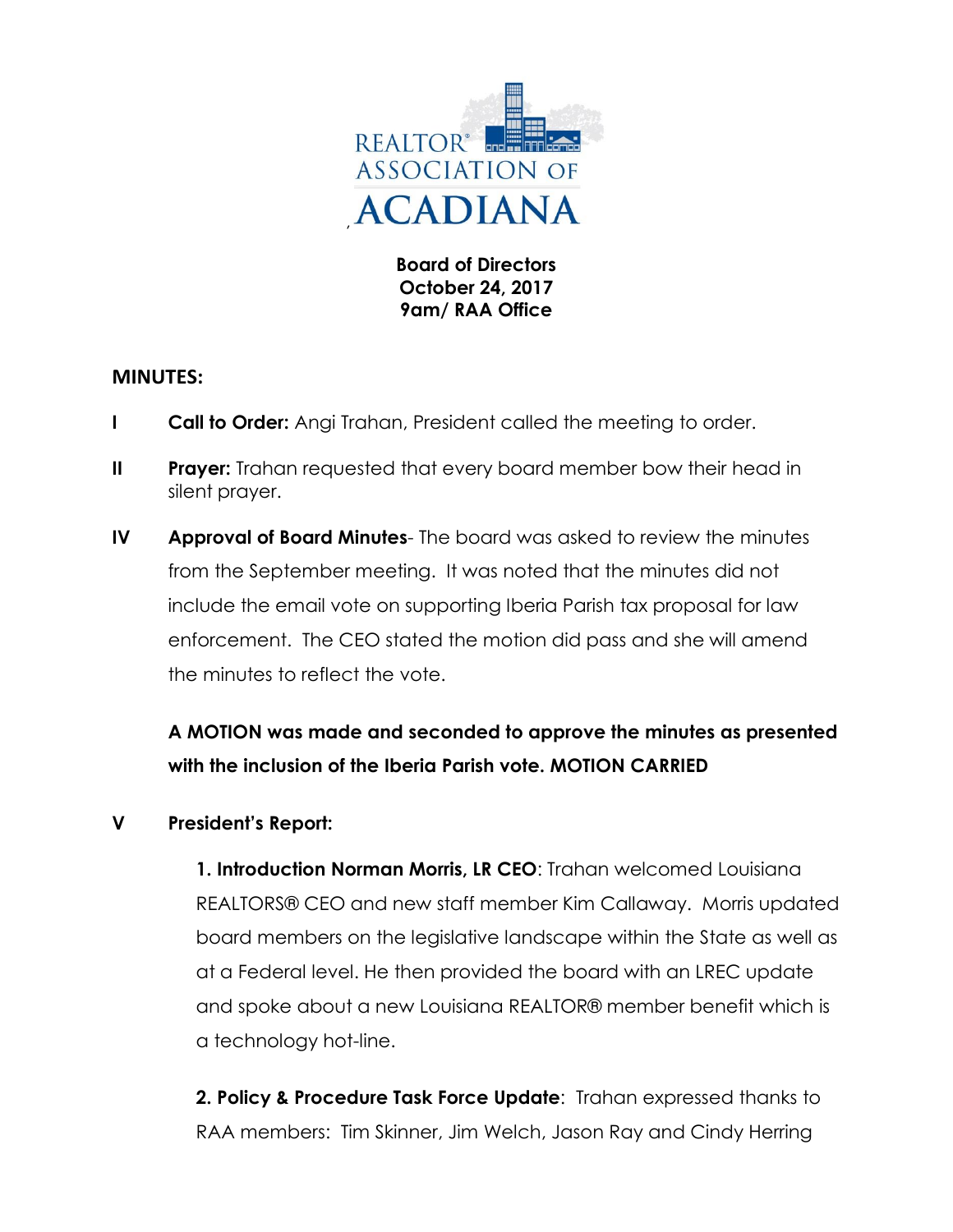Trahan noted there were 3 main areas of focus before approving the red-line changes in document that was presented.

First item was the Membership Roster**:** Trahan stated the policy reflected in the Policy & Procedure document is the current policy which has been in existence for many years. During meetings of the Policy & Procedure Task Force it has been suggested that the RAA Board consider altering this policy to include a new Broker member benefit whereby in January of every year every RAA broker member would be given a free complimentary copy of the excel list of members. This member benefit would only be for Broker members only, not Appraiser members. The board discussed this change to the current policy at length.

**A MOTION was made and seconded to alter the Policy and Procedure handbook under Section III item B to include a new member benefit for Broker members which would include a complimentary copy of the RAA membership roster. This roster will be sent to Broker members on an annual basis before January 15th of each year. MOTION CARRIED with 3 against.**

Trahan then directed board members to review changes to the Policy & Procedure document as they relate to Education Policies. The Policy & Procedure Task Force is recommending an increase in fees for education classes for non-members. Second change is to waive fees for any REALTOR® member wishing to attend an RAA class whether they belong to RAA or not.

Both of these items did receive much discussion and deliberation.